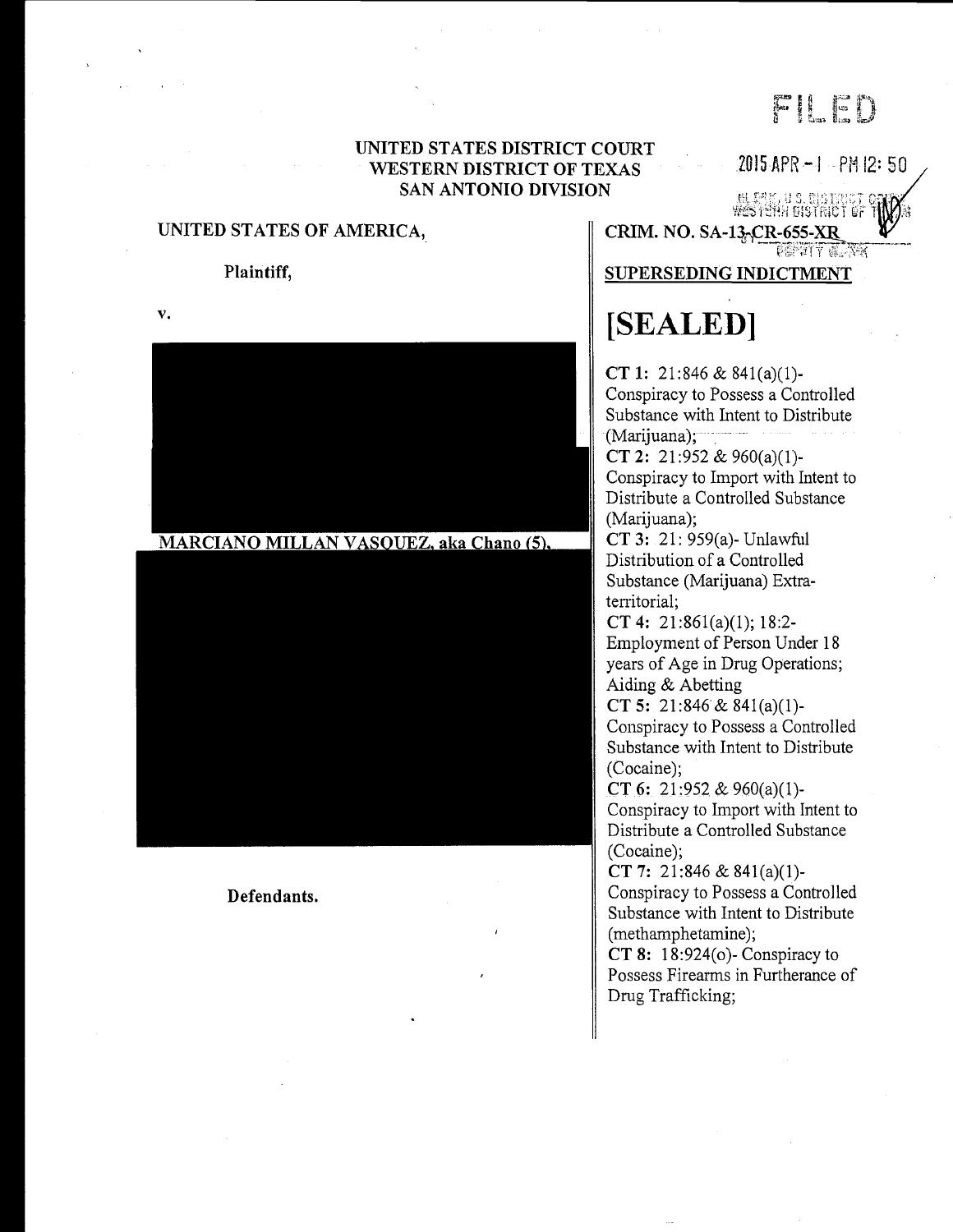# THE GRAND JURY CHARGES:

# **COUNT ONE**  $[21 \overline{U.S.C. \S \S 841, 846}]$

Beginning on or about January 1, 2006 and continuing until on or about date of this Indictment in the Western District of Texas, the Republic of Mexico, and elsewhere, the Defendants,



did combine, conspire, confederate and agree together and with each other and others known and unknown to the Grand Jury to possess with intent to distribute and distribute a controlled substance, which offense involved 1000 kilograms or more of a mixture and substance containing a detectable amount of marijuana, a Schedule I Controlled Substance, contrary to Title 21, United States Code, Section 841(a)(1) and 841 (b)(1)(A)(vii), in violation of Title 21, United States Code, Section 846.

> COUNT TWO [21 U.S.C. §§ 952(a), 960(a)(1), 960(b)(1)(G) & 963]

> > $\overline{2}$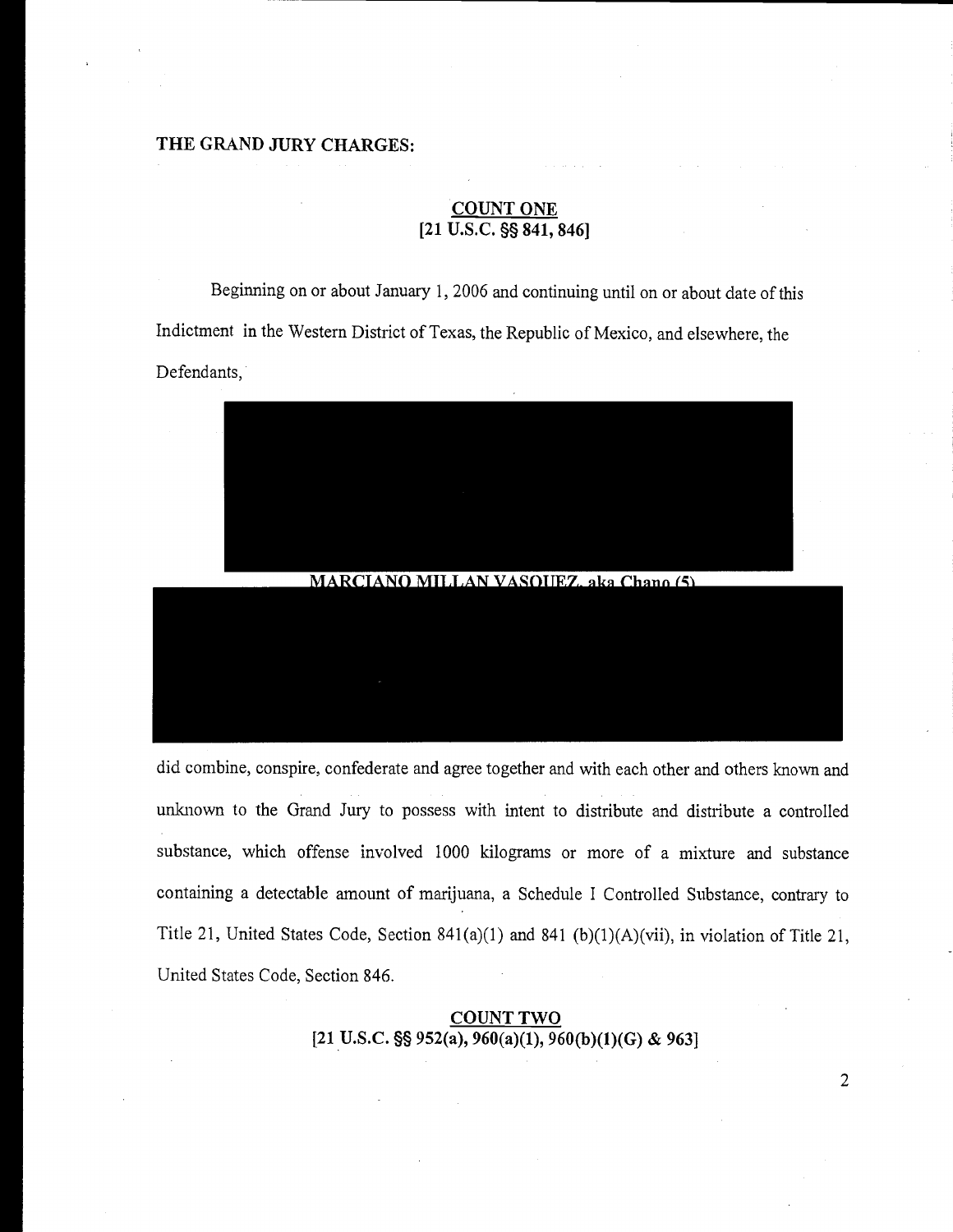Beginning on or about January 1, 2006 and continuing until on or about date of this Indictment in the Western District of Texas, the Republic of Mexico, and elsewhere, the Defendants,



knowingly, intentionally, and unlawfully conspired, combined, confederated, and agreed together, and with each other, and with others to the Grand Jury unknown, to commit offenses against the United States, in violation of Title 21, United States Code, Section 963, that is to say, they conspired to import a controlled substance, which offense involved 1000 kilograms or more of a mixture and substance containing a detectable amount of marijuana, a Schedule I Controlled Substance, into the United States from Mexico contrary to Title 21, United States Code, Sections 952(a),  $960(a)(1)$  and  $960(b)(1)(G)$ .

#### COUNT THREE [21 U.S.C.  $\S$ § 959(a), 963, 960(a)(3) and (b)(1)]

Beginning on or about January 1, 2006 and continuing until on or about date of this

 $\mathfrak{Z}$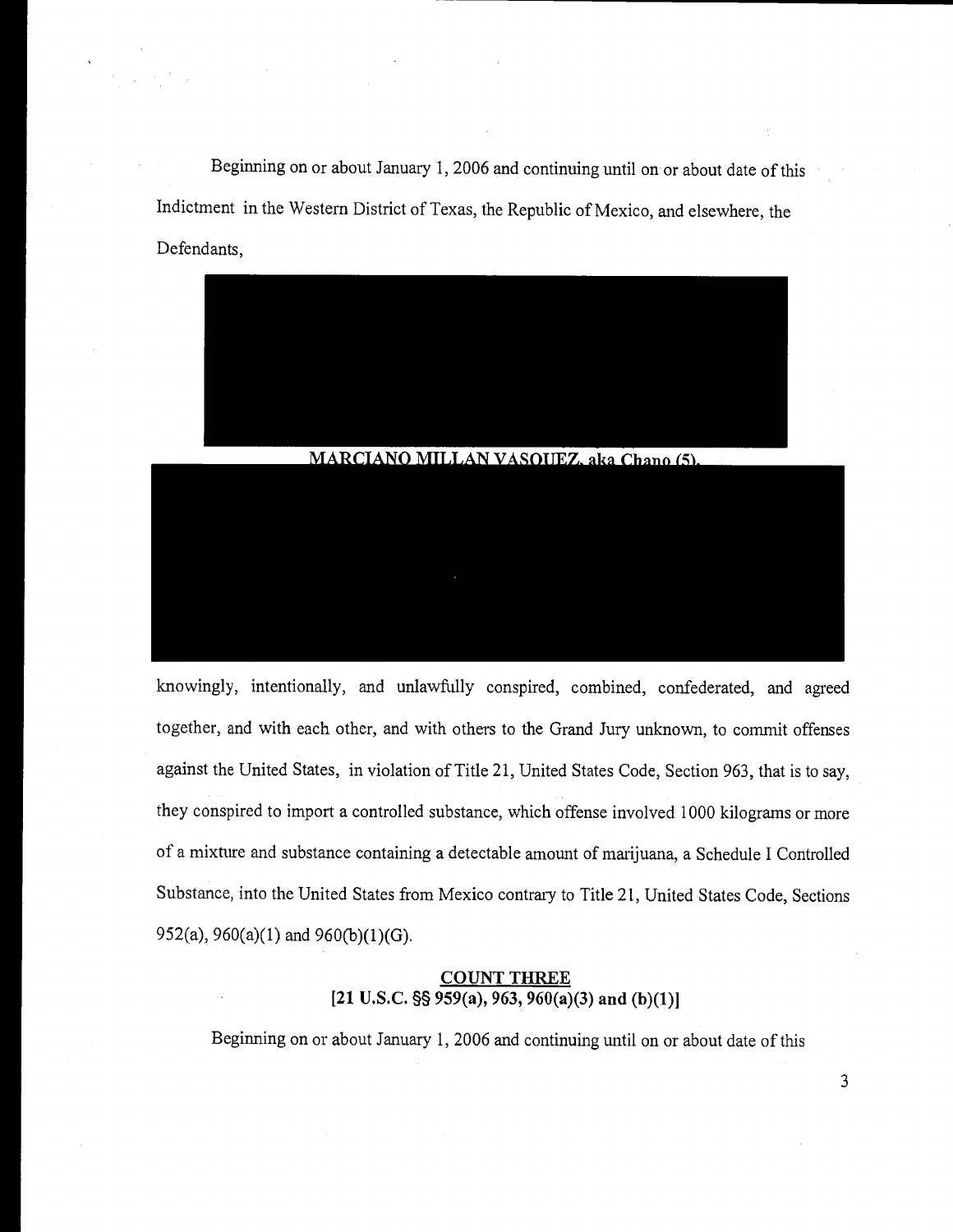Indictment in the Western District of Texas, the Republic of Mexico, and elsewhere, the Defendants,



#### MARCIANO MILLAN VASQUEZ, aka Chano (5),

knowingly, intentionally, and unlawfully conspired, combined, confederated, and agreed together, and with each other, and with others to the Grand Jury unknown, to commit offenses against the United States, in violation of Title 21, United States Code, Section 963, that is to say, they conspired to distribute 1000 kilograms or more of a mixture or substance containing a detectable amount of marijuana, a Schedule I Controlled Substance, 5 kilograms or more of a mixture or substance containing a detectable amount of cocaine, a Schedule II Controlled Substance, 500 grams or more of a mixture or substance containing a detectable amount of methamphetamine, a Schedule II controlled substance, intending and knowing that said controlled substance would be unlawfully imported into the United States, in violation of Title 21, United States Code, Sections 959(a), 963, and 960(a)(3) and (b)(l).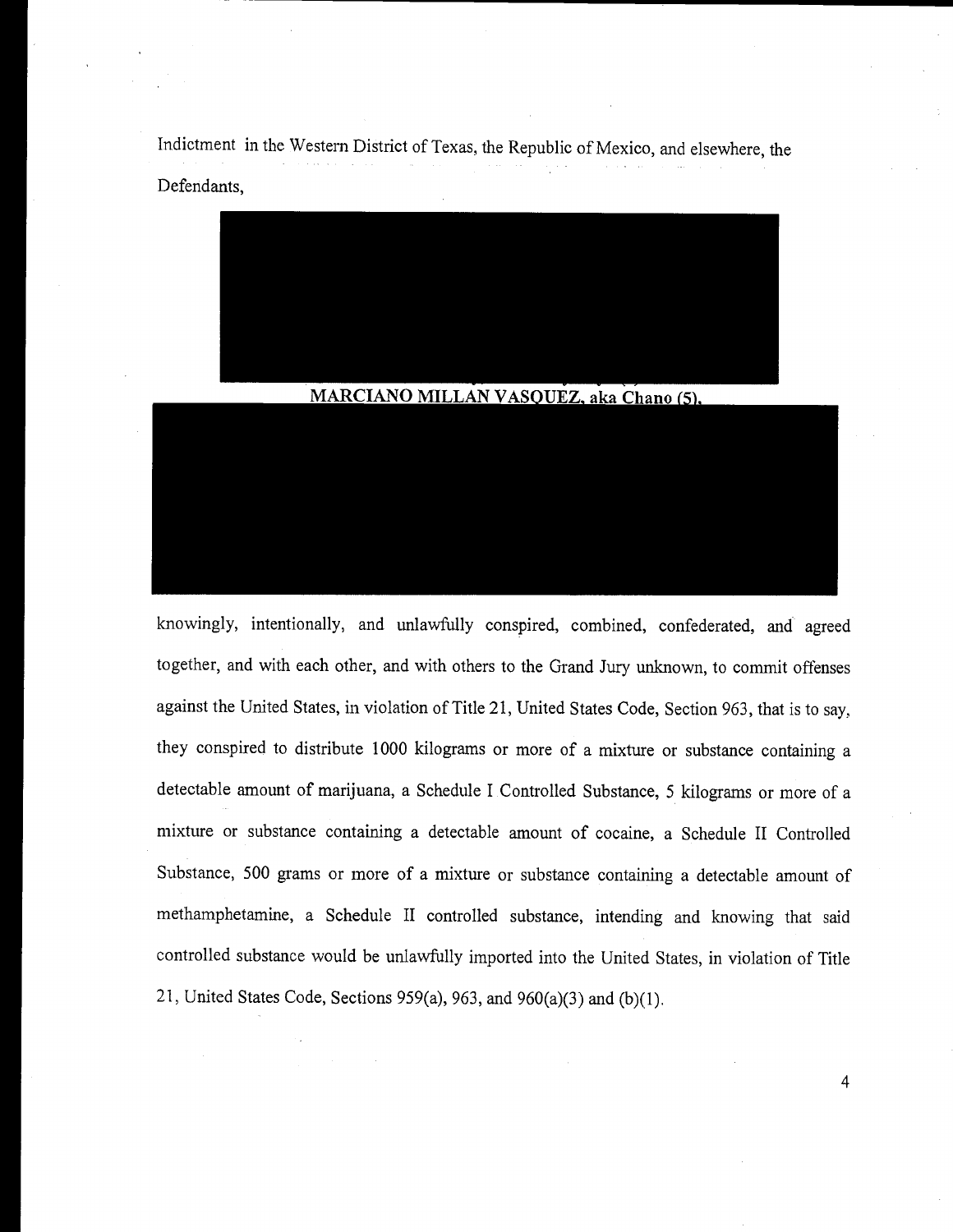## COUNT FOUR [21 U.S.C. §  $861(a)(1)$  and (b); 18 U.S.C. § 2]

Beginning on or about January 1, 2006 and continuing until on or about the date of this Indictment, in the Western District of Texas, Defendants,



being persons at least eighteen (18) years of age, did knowingly and intentionally employ, hire, use, persuade, induce, entice, and coerce a person under eighteen (18) years of age, to violate Title 21, United States Code, Sections 841(a)(1), 846, 952(a), 960(a)(1), 959, and 963, and did aid and abet the same, in violation of Title 21, United States Code, Section 861(a)(1) and (b) and 18 U.S.C. § 2.

#### COUNT FIVE  $[21 \overline{U.S.C.}$  §§  $841, 846]$

Beginning on or about December 1, 2007 and continuing until on or about date of this Indictment in the Western District of Texas, the Republic of Mexico, and elsewhere, the Defendants,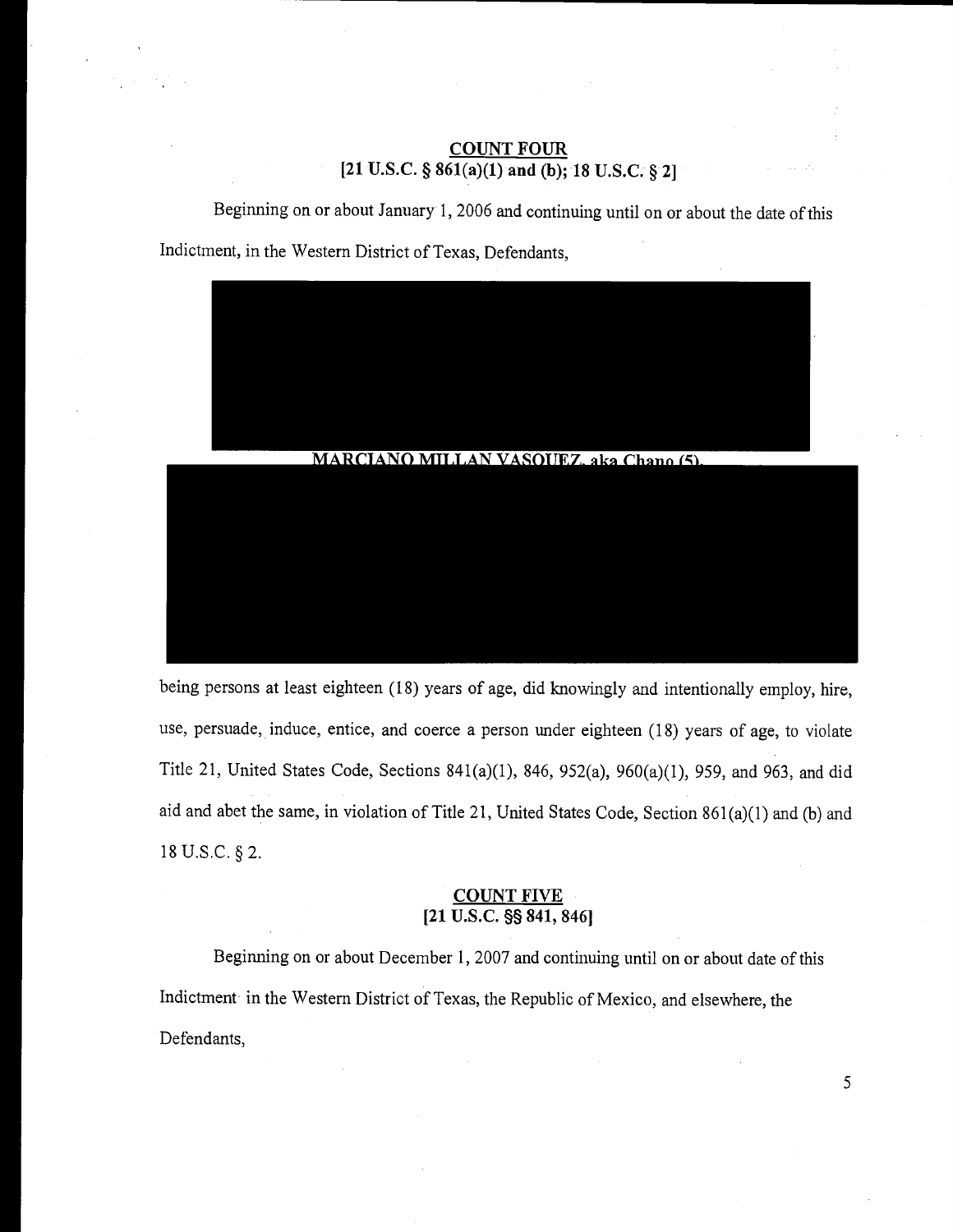

did combine, conspire, confederate and agree together and with each other and others known and unknown to the Grand Jury to possess with intent to distribute and distribute a controlled substance, which offense involved 5 kilograms or more of a mixture and substance containing a detectable amount of cocaine, a Schedule II Controlled Substance, contrary to Title 21, United States Code, Section 841(a)(1) and 841 (b)(1)(A)(ii), in violation of Title 21, United States Code, Section 846.

# COUNTSIX [21 U.S.C. §§ 952(a),  $960(a)(1)$ ,  $960(b)(1)(B)$  & 963]

Beginning on or about December 1, 2007 and continuing until on or about date of this Indictment in the Western District of Texas, the Republic of Mexico, and elsewhere, the Defendants,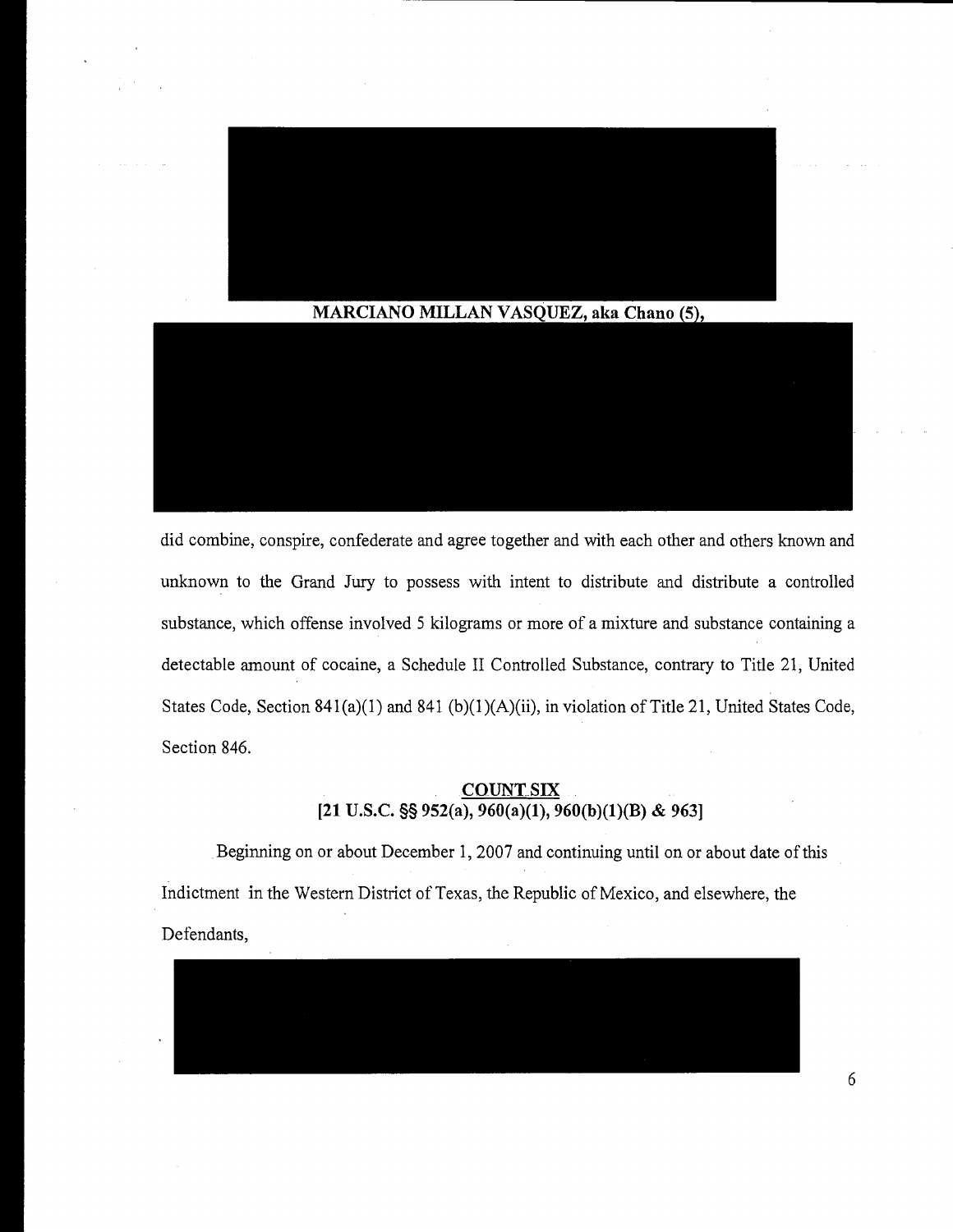# MARCIANO MILLAN VASQUEZ, aka Chano (5),

knowingly, intentionally, and unlawfully conspired, combined, confederated, and agreed together, and with each other, and with others to the Grand Jury unknown, to commit offenses against the United States, in violation of Title 21, United States Code, Section 963, that is to say, they conspired to import a controlled substance, which offense involved 5 kilograms or more of a mixture and substance containing a detectable amount of cocaine, a Schedule II Controlled Substance, into the United States from Mexico contrary to Title 21, United States Code, Sections 952(a), 960(a)(1) and 960(b)(1)(B).

# COUNT SEVEN [21 U.S.C. §§ 841, 846]

Beginning on or about May 1, 2008 and continuing until on or about date of this Indictment in the Western District of Texas, the Republic of Mexico, and elsewhere, the Defendants,

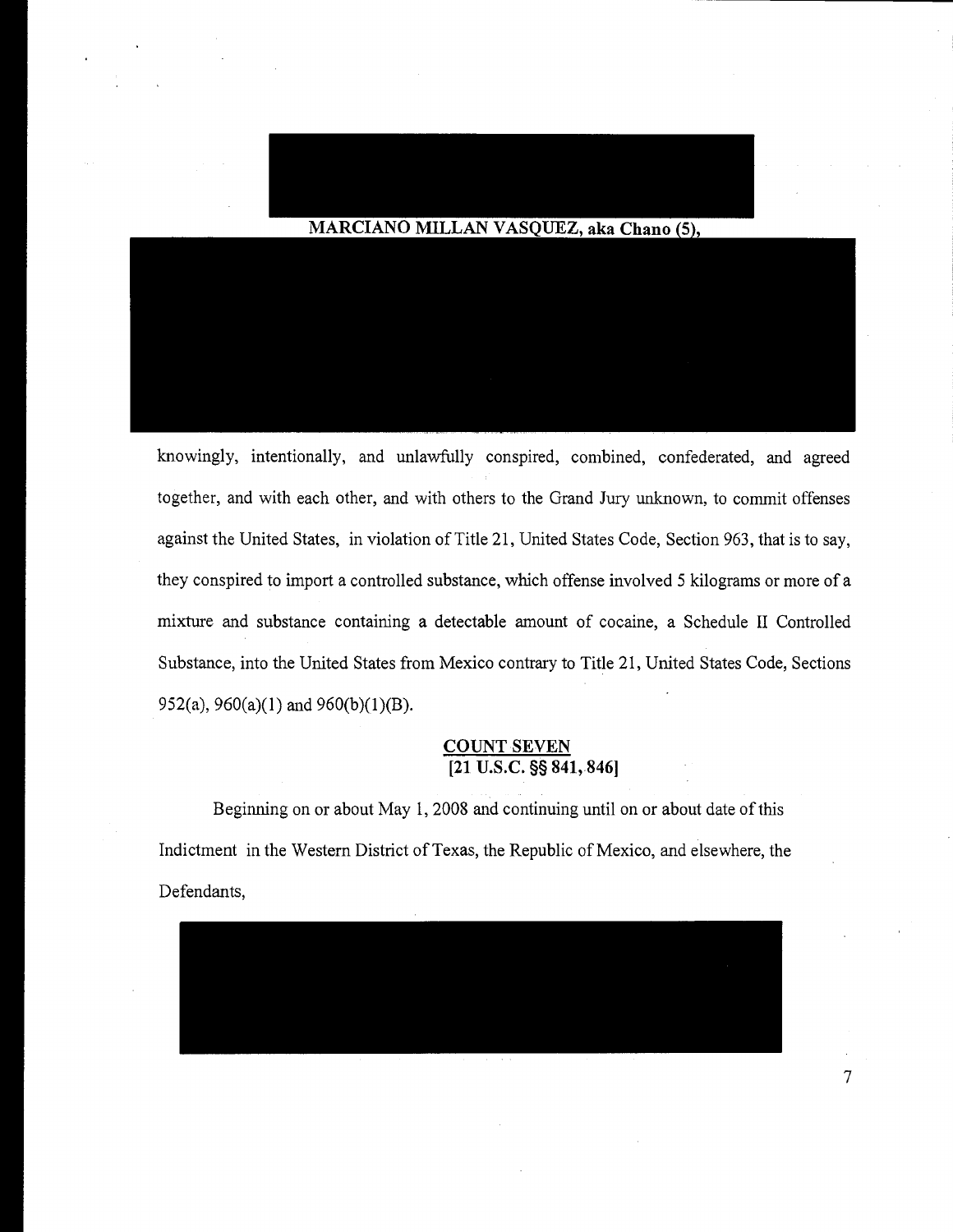

did combine, conspire, confederate and agree together and with each other and others known and unknown to the Grand Jury to possess with intent to distribute and distribute a controlled substance, which offense involved 500 grams or more of a mixture and substance containing <sup>a</sup> detectable amount of methamphetamine, a Schedule II Controlled Substance, contrary to Title 21, United States Code, Section 841(a)(1) and 841 (b)(1)(A)(viii), in violation of Title 21, United States Code, Section 846.

# COUNT EIGHT  $[18 \text{ U.S.C.}$  §§  $924(c)(1)$  and (0)]

Beginning on or about January 1, 2008, and continuing through and including the date of this Indictment, in the Western District of Texas, the Republic of Mexico, and elsewhere, the Defendants,